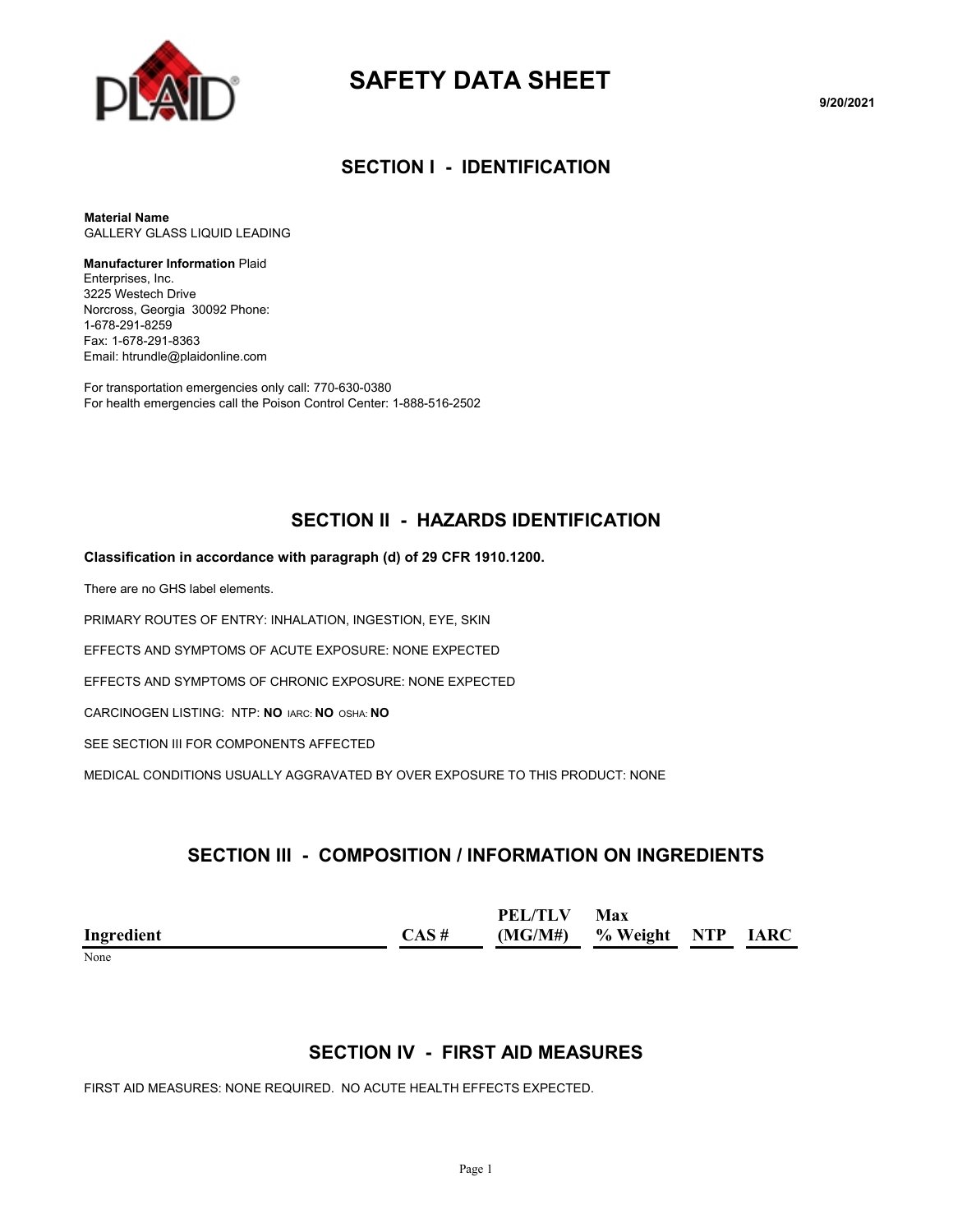# **SECTION V - FIRE FIGHTING MEASURES**

FLASH POINT (METHOD): N/A **AUTOIGNITION TEMPERATURE: N/A** EXPLOSION LIMITS IN AIR (% BY VOLUME): NOT EXPLOSIVE EXTINGUISHING MEDIA: NO SPECIAL MEDIA REQUIRED FIRE FIGHTING PROCEDURES: NO SPECIAL FIRE FIGHTING PROCEDURES REQUIRED UNUSUAL FIRE & EXPLOSION HAZARDS: NOT COMBUSTIBLE

# **SECTION VI - ACCIDENTAL RELEASE MEASURES**

STEPS TO BE TAKEN IN CASE A MATERIAL IS SPILLED: Clean up in accordance with all applicable regulations. Absorb spillage with noncombustible, absorbent material. For waste disposal, see Section XIII

### **SECTION VII - HANDLING AND STORAGE**

PRECAUTIONS TO BE TAKEN DURING STORAGE AND HANDLING: Good industrial hygiene practice requires that exposure be maintained below the TLV. This is preferably achieved through the provision of adequate ventilation. When exposure cannot be adequately controlled in this way, personal respiratory protection should be employed.

# **SECTION VIII - EXPOSURE CONTROLS / PERSONAL PROTECTION**

RESPIRATORY PROTECTION AND SPECIAL VENTILATION REQUIREMENTS: NONE REQUIRED OTHER PROTECTIVE EQUIPMENT (GLOVES, GOGGLES, ETC): NONE REQUIRED WORK/HYGIENE PRACTICES: NONE REQUIRED ENGINEERING CONTROLS: NONE REQUIRED

# **SECTION IX - PHYSICAL AND CHEMICAL PROPERTIES**

BOILING POINT: N/A GOILING POINT: N/A VAPOR PRESSURE: N/A SPECIFIC VAPOR DENSITY (AIR=1): N/A SPECIFIC GRAVITY: N/A SOLUBILITY IN WATER: N/A REACTIVITY IN WATER: NON-REACTIVE

# **SECTION X - STABILITY AND REACTIVITY**

HAZARDOUS POLYMERIZATION PRODUCTS: NONE STABILITY: STABLE CONDITIONS TO AVOID: NONE INCOMPATIBILITY (MATERIALS TO AVOID): NONE HAZARDOUS DECOMPOSITION PRODUCTS: NONE

# **SECTION XI - TOXICOLOGICAL INFORMATION**

ACUTE EFFECTS ASSOCIATED WITH USE OF THIS MATERIAL: NONE EXPECTED The summated LD50 is >50000 mg/kg. The summated LC50 is 78425 mg/cubic meter. This product is not considered to be a known or suspected human carcinogen by NTP, IARC or OSHA (see section III)

### **SECTION XII - ECOLOGICAL INFORMATION**

NO HARMFUL EFFECTS KNOWN OTHER THAN THOSE ASSOCIATED WITH SUSPENDED INERT SOLIDS IN WATER.

### **SECTION XIII - DISPOSAL CONSIDERATIONS**

RCRA HAZARD CLASS (40 CFR 261): THIS PRODUCT IS NOT CLASSIFIED AS A HAZARDOUS WASTE.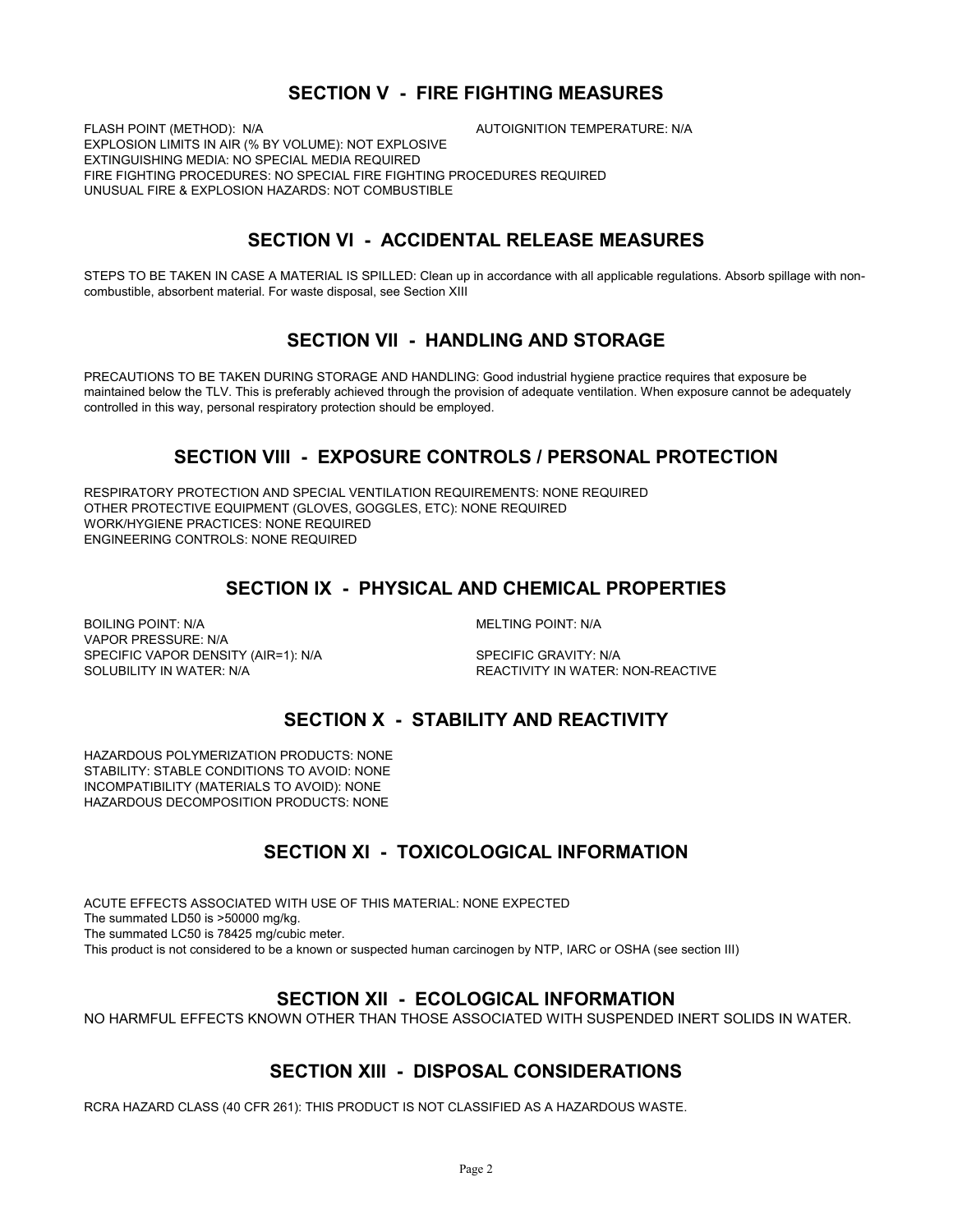WASTE DISPOSAL METHOD: DISPOSE OF IN ACCORDANCE WITH FEDERAL, STATE AND LOCAL REGULATIONS.

# **SECTION XIV - TRANSPORTATION INFORMATION**

U.S. DOT (49 CFR 172.101): THIS IS NOT A HAZARDOUS MATERIAL AS CLASSIFIED BY CFR 172.101.

# **SECTION XV - REGULATORY INFORMATION**

CONTENTS OF THIS SDS COMPLY WITH OSHA HAZARD COMMUNICATION STANDARD 29 CFR 1910.1200 EPA SARA TITLE III CHEMICAL LISTINGS NONE

SECTION 302.4 EXTREMELY HAZARDOUS SUBSTANCES (40 CFR 355): NONE

SECTION 313 TOXIC CHEMICALS (40 CFR 372): NONE

INTERNATIONAL REGULATIONS

CANADIAN WHMIS: THIS PRODUCT IS A CONTROLLED PRODUCT UNDER CANADA'S WORKPLACE HAZARDOUS MATERIALS INFORMATION SYSTEM. IT CONTAINS THE FOLLOWING TOXIC OR HIGHLY TOXIC MATERIALS: NONE

SUPPLEMENTAL STATE COMPLIANCE INFORMATION:

THIS PRODUCT CONTAINS THE FOLLOWING CHEMICAL(S) LISTED UNDER NEW JERSEY'S RIGHT TO KNOW PROGRAM: NONE

THIS PRODUCT CONTAINS THE FOLLOWING CHEMICAL(S) REQUIRING NOTIFICATION TO THE STATE OF WASHINGTON UNDER THEIR CHILDREN'S SAFE PRODUCTS ACT: NONE

 Under CPSC's consumer product regulations (16CFR1500.3 and 150014), this product has the following required acute and chronic hazard labeling:

NONE

# **SECTION XVI - OTHER INFORMATION**

**LAST REVISION DATE: 09/20/2021**

**Prepared by Duke OEM Toxicology**